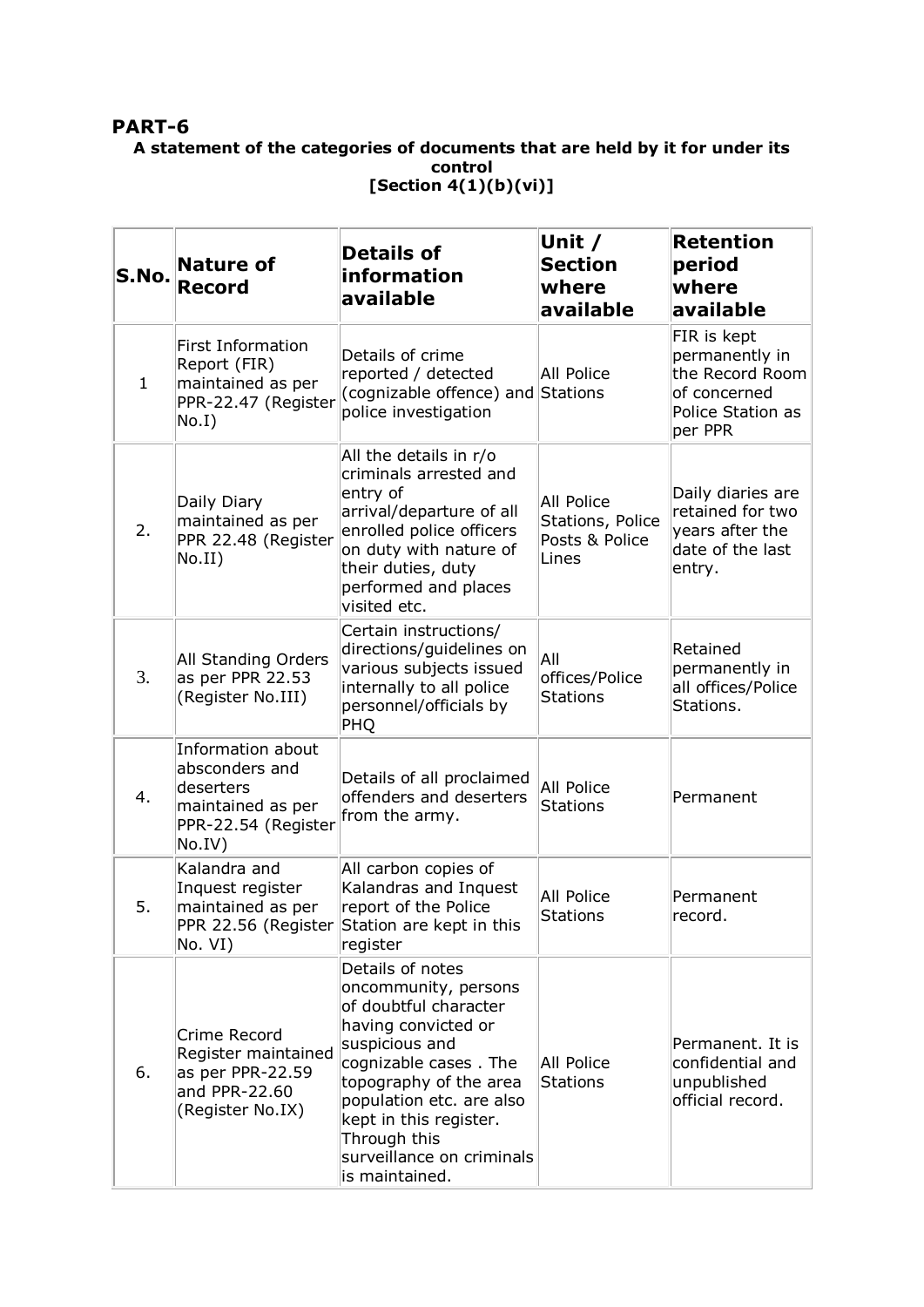| 7.  | Surveillance<br>register maintained<br>as per PPR 22.61<br>(Register No. X, X-A<br>& X-B)                                                       | History sheets of<br>persons habitually<br>addicted to crime made<br>by the ranks not below<br>Inspector after receipt<br>of orders of Supdt. of<br>Police.                                                                                                                                                                                                        | <b>All Police</b><br><b>Stations</b> | Retained upto 2<br>years after the<br>date of last<br>entry. It is<br>confidential and<br>nothing<br>contained in<br>them may be<br>communicated to<br>any person nor<br>any inspection<br>be allowed or<br>copies given<br>save as provided<br>in police rules.<br>The rights of<br>district and ilaqa<br>magistrates to<br>examine such<br>records are<br>governed by<br>rules 1.15 and<br>1.21. |
|-----|-------------------------------------------------------------------------------------------------------------------------------------------------|--------------------------------------------------------------------------------------------------------------------------------------------------------------------------------------------------------------------------------------------------------------------------------------------------------------------------------------------------------------------|--------------------------------------|----------------------------------------------------------------------------------------------------------------------------------------------------------------------------------------------------------------------------------------------------------------------------------------------------------------------------------------------------------------------------------------------------|
| 8.  | Index to history<br>sheets and personal<br>files in serial order<br>and alphabetical<br>form maintained as<br>per PPR-22.62<br>(Register No.XI) | Indexing of history<br>sheet and other record<br>is done in this register.                                                                                                                                                                                                                                                                                         | All Police<br><b>Stations</b>        | Permanent                                                                                                                                                                                                                                                                                                                                                                                          |
| 9.  | Registers of<br><b>Information Sheets</b><br>maintained as per<br>PPR-22.63<br>(Registers No. XII<br>and XII-A                                  | Information sheets<br>issued by I/C P.S. as a<br>means of ascertaining<br>the antecedents of<br>persons who have been<br>arrested under section<br>55 Criminal Procedure<br>Code or of suspicious<br>character or committed<br>an offence.                                                                                                                         | All Police<br><b>Stations</b>        | Retained upto 7<br>years after the<br>dispatch or<br>receipt of the<br>last sheet.                                                                                                                                                                                                                                                                                                                 |
| 10. | Minute book for<br>G.Os maintained as<br>per PPR-22.64<br>(Register No. XIII)                                                                   | Details of any matters<br>regarding crime,<br>criminals and<br>maintenance of record<br>and P.S. building<br>requiring the attention<br>of the officer incharge of<br>the P.S. which have not<br>been entered in the<br>inspection report and<br>the matters<br>permanently affecting<br>the conditions of the<br>police station e.g.<br>changes in police station | <b>All Police</b><br><b>Stations</b> | The register is a<br>confidential and<br>privileged record<br>with the<br>exception of<br><b>Gazetted Police</b><br>officers, no one<br>except the Distt.<br>Magistrate and a<br>Sub-Divisional<br>officer<br>specifically<br>authorized under<br>rule 1.20 may<br>enter remarks in                                                                                                                |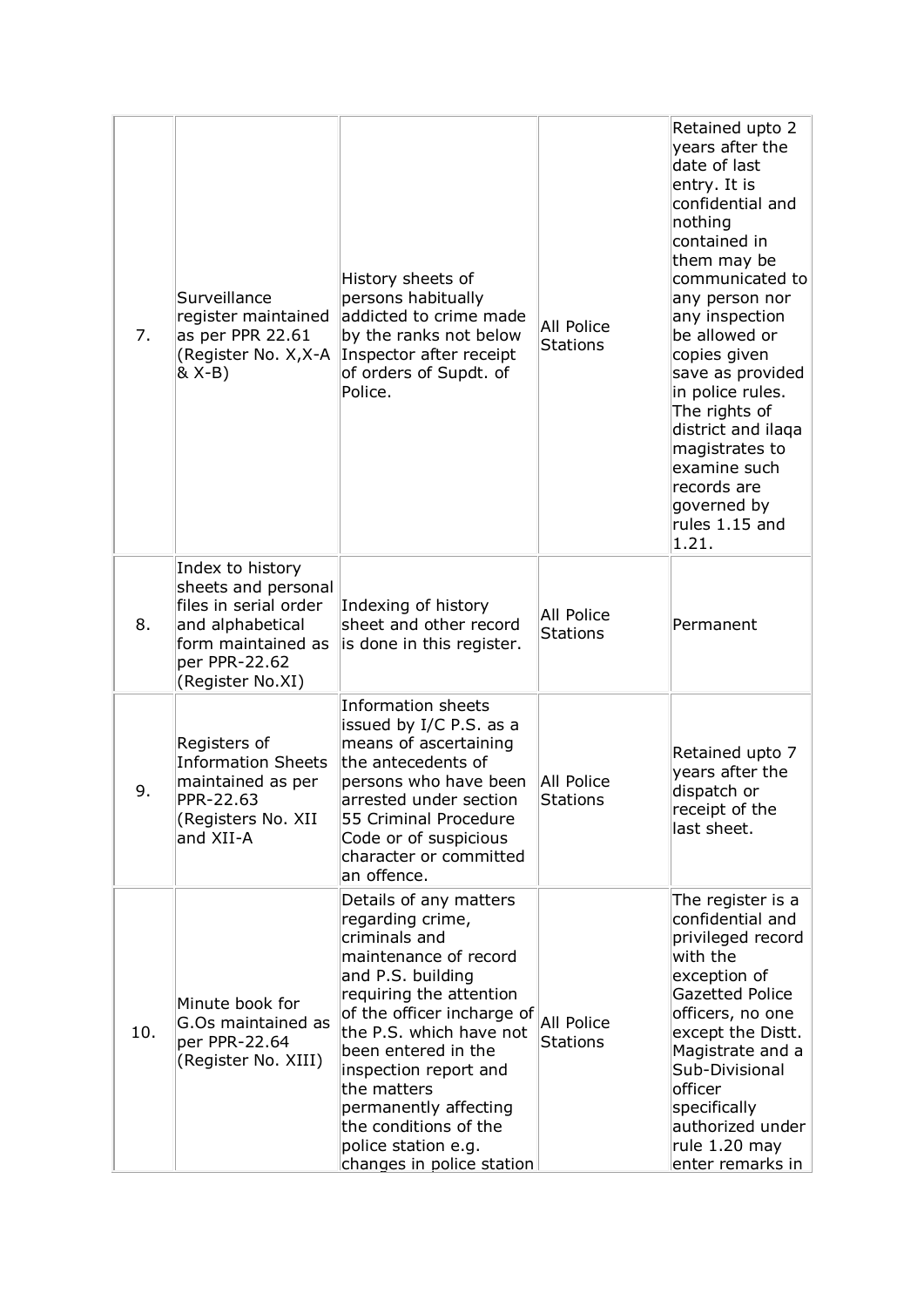|     |                                                                                                                                                                                                                                                                        | or jail boundaries,<br>imposition and removal<br>of additional Police Posts<br>and constructions of<br>new buildings etc.                 |                                                                    | it or examine it.                                                            |
|-----|------------------------------------------------------------------------------------------------------------------------------------------------------------------------------------------------------------------------------------------------------------------------|-------------------------------------------------------------------------------------------------------------------------------------------|--------------------------------------------------------------------|------------------------------------------------------------------------------|
| 11. | File book of<br>inspection reports<br>maintained as per<br>PPR-22.65 (Register<br>No.XIV)                                                                                                                                                                              | Record of inspection<br>(Quarterly /Six Monthly)<br>reports conducted by<br>G.Os are kept in this<br>register.                            | <b>All Police</b><br>Stations                                      | Permanent                                                                    |
| 12. | Register containing<br>list of village<br>watchmen in the PS<br>jurisdiction, list of<br>police officers,<br>Government<br>properties and land<br>maintained as per<br>PPR-22.67 (Register<br>No. XVI)                                                                 | Detail of village<br>watchmen, police<br>officers, Govt.<br>properties and land etc<br>in the jurisdiction of P.S,                        | <b>All Police</b><br><b>Station</b>                                | Permanent<br>record                                                          |
| 13. | Register for Arms<br>Act licenses,<br>licenses under<br>excise laws,<br>licences under<br>explosives act,<br>licenses under<br>petroleum act,<br>licenses under<br>poisons act and<br>sarais under Sarais<br>Act maintained as<br>per PPR-22.68<br>(Register No. XVII) | Record of arms act<br>licenses, licenses under<br>excise laws, licences<br>under explosives act,<br>licenses are kept in this<br>register | <b>All Police</b><br><b>Stations</b>                               | Permanent<br>record.                                                         |
| 14. | Arms & Ammunition Detail of all arms<br>Receipt book<br>maintained as per<br>No. XVIII)                                                                                                                                                                                | ammunition or military<br>stores deposited in, or<br>PPR-22.69 (Register seized and brought to,<br>the Police Stations                    | All Police<br><b>Stations</b>                                      | Retained upto 5<br>years after the<br>date of last<br>entry.                 |
| 15. | Case Property<br>Register No.XIX<br>maintained as per<br>PPR-22.70.                                                                                                                                                                                                    | Detail of entry of all<br>articles placed in the<br>storeroom except<br>articles already included<br>in register No. XVI are<br>made.     | <b>All Police</b><br><b>Stations</b>                               | Retained upto 3<br>years after the<br>date of last<br>entry.                 |
| 16. | Accounts register<br>maintained as per<br>PPR-22.71 (Register<br>No. 20)                                                                                                                                                                                               | Detail of entry of all<br>receipts, expenditure,<br>disbursement of pay, TA<br>and permanent                                              | All SPs offices,<br>Police Lines,<br>and Police<br><b>Stations</b> | Permanent<br>record                                                          |
| 17. | Road Certificate<br>maintained as per<br>PPR-22.72 (Register<br>No. XXI)                                                                                                                                                                                               | Issuing/transfer of cash<br>and other store articles<br>through road certificate                                                          | All SPs<br>office/Police<br>Station and<br>Police Lines            | Retained upto 3<br>years after the<br>date of last<br>certificate<br>issued. |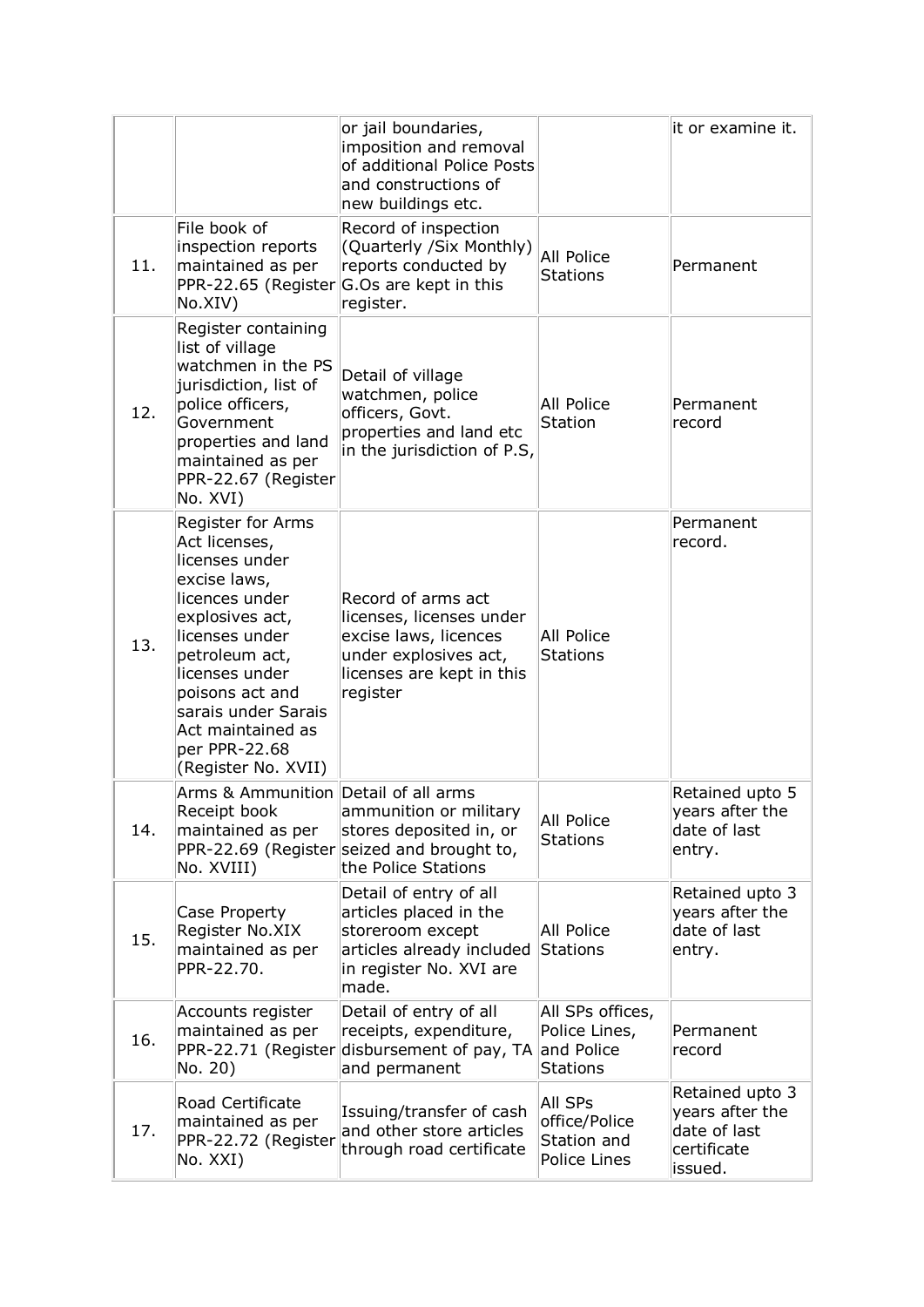| 18. | <b>Printed Cash</b><br>Receipt maintained<br>as per PPR-22.73<br>(Register No.XXII)                                                           | All sums of money<br>received in a<br>office/police station<br>whether in cash or<br>otherwise on any<br>account whatever, a<br>receipt from this book is<br>issued to remitting<br>party                                                                                                                                | <b>All SPs</b><br>offices/Police<br>Stations                                                                                                   | 10 Years                                                                                                        |
|-----|-----------------------------------------------------------------------------------------------------------------------------------------------|--------------------------------------------------------------------------------------------------------------------------------------------------------------------------------------------------------------------------------------------------------------------------------------------------------------------------|------------------------------------------------------------------------------------------------------------------------------------------------|-----------------------------------------------------------------------------------------------------------------|
| 19. | Copies of all police<br>gazette, criminal<br>intelligence gazette<br>and all orders<br>maintained as per<br>PPR-22.74 (Register<br>No. XXIII) | The police gazette,<br>criminal intelligence<br>gazette and all orders<br>contained in the<br>gazette, affecting the<br>officers of the police<br>station as a whole or<br>any individual officer.                                                                                                                       | <b>All SPs</b><br>Offices/Police<br><b>Stations</b>                                                                                            | 5 Years                                                                                                         |
| 20. | Copies of all police<br>rules maintained as<br>per PPR-22.76<br>(Register No. XXIV)                                                           | Copies of all police rules<br>are kept upto date for<br>the perusal of G.Os                                                                                                                                                                                                                                              | All SPs<br>Offices/Police<br><b>Stations</b>                                                                                                   | Permanent                                                                                                       |
| 21. | Transfer/handover<br>charge register<br>maintained as per<br>PPR-22.76 (Register<br>No.XXV)                                                   | On permanent transfer<br>officer incharge have to<br>record a confidential<br>charge note mentioning<br>the character and<br>capacity of members of<br>the staff of the police<br>station and residents of<br>the jurisdiction who are<br>useful to the police as<br>informers for the<br>assistance of his<br>successor | <b>All Police</b><br><b>Stations/Offices</b>                                                                                                   | Permanent                                                                                                       |
| 22. | <b>Personal Files</b>                                                                                                                         | Personal files of the<br>rank of ASI and above                                                                                                                                                                                                                                                                           | All<br>Districts/Units                                                                                                                         | 3 Years in<br>respect of G.Os<br>and 1 year in r/o<br>Non-G.Os after<br>they have<br>ceased to be in<br>service |
| 23. | A.C.Rs                                                                                                                                        | Confidential/assessment<br>repots in respect of<br>police personnel                                                                                                                                                                                                                                                      | Confidential<br>Branch/PHQ in<br>respect of<br>Upper<br>Subordinates<br>and Ch.Roll Br.<br>Of Distt./Units<br>in r/o of Lower<br>Subordinates. | Permanent                                                                                                       |
| 24. | Departmental<br>Enquiries and<br>Punishment                                                                                                   | Departmental Enquiries<br>and Punishment<br>awarded to police<br>personnel                                                                                                                                                                                                                                               | Punishment<br>Branch of All<br>Distts/Units and final disposal of<br>Ch.Roll Branch                                                            | 10 Years or 3<br>years after the<br>appeal or final                                                             |